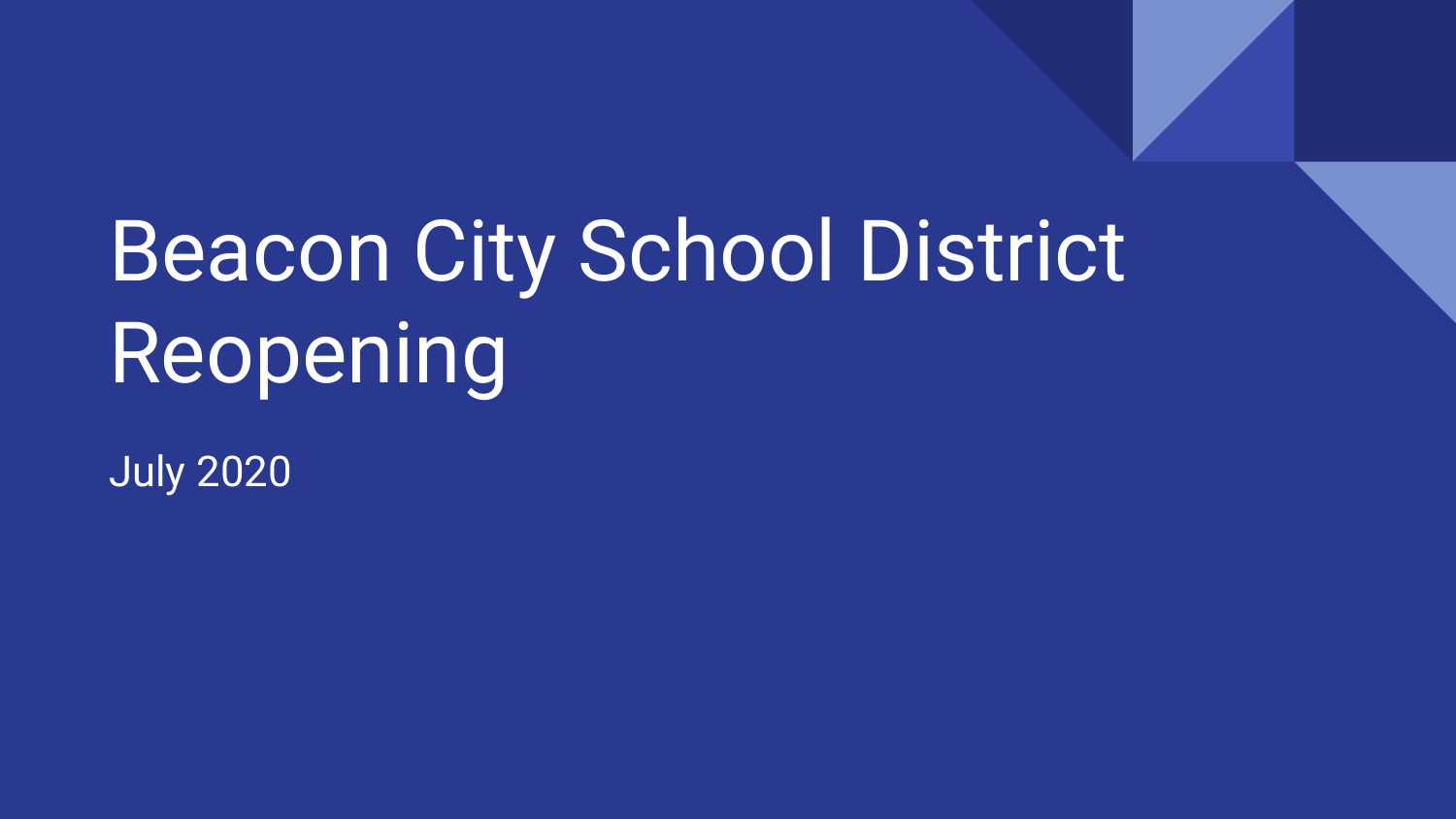

# **Beacon Mission**

**To prepare EVERY student for learning, life, and work beyond school.**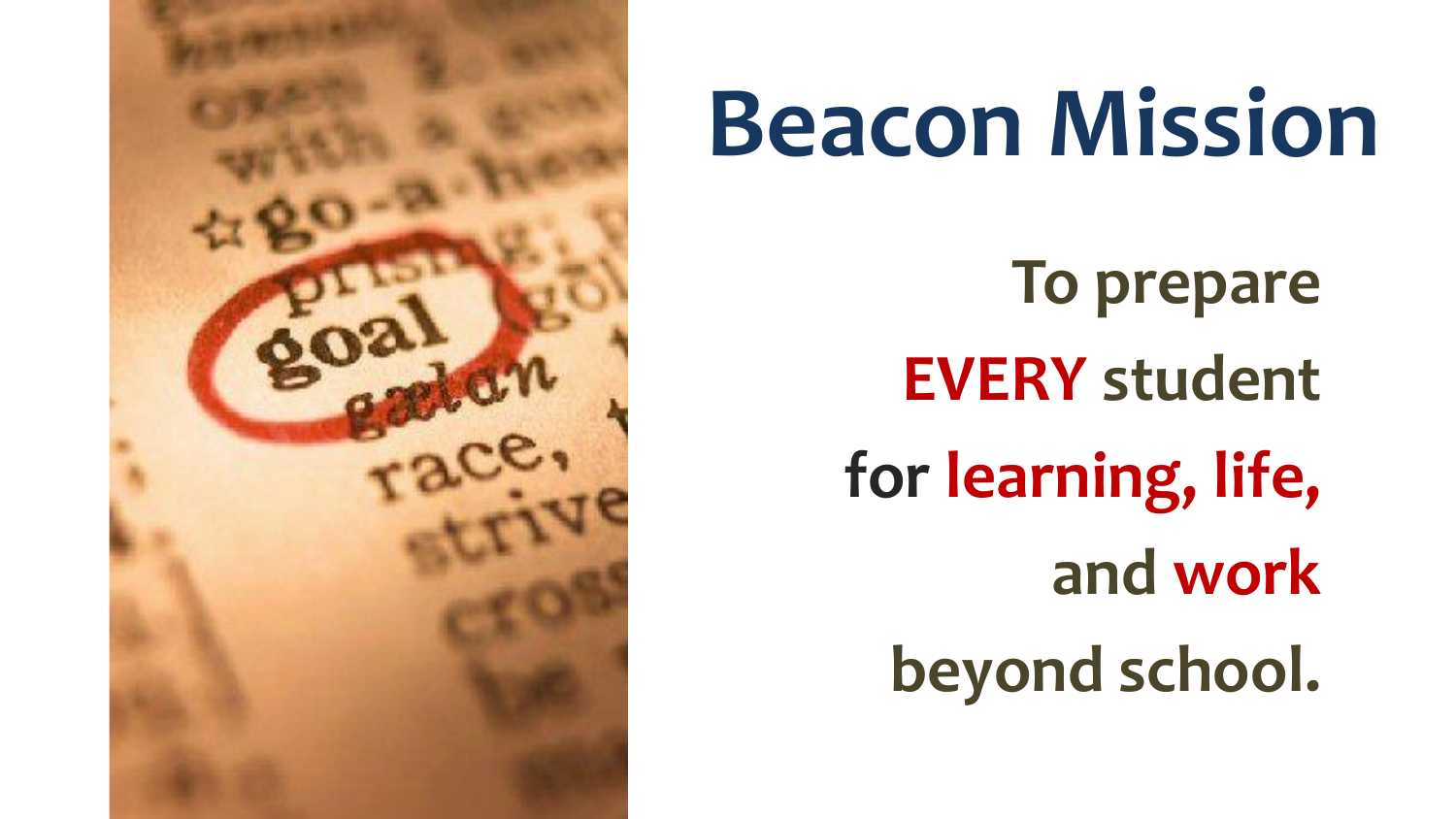**Beacon City School District - Mission and Belief Statements**

**Meeting the challenge of preparing EVERY student for learning,** 

**life, and work beyond school.**

**In pursuing this Mission, we believe:**

- **● the diversity of our community is a strength**
- **● in providing an equitable education for all students regardless of race, ethnicity, class, disability, gender identity, or sexuality.**
- **● a culture of care, including ensuring a safe and supportive emotional environment for all, will help ensure the wellness of the entire school community.**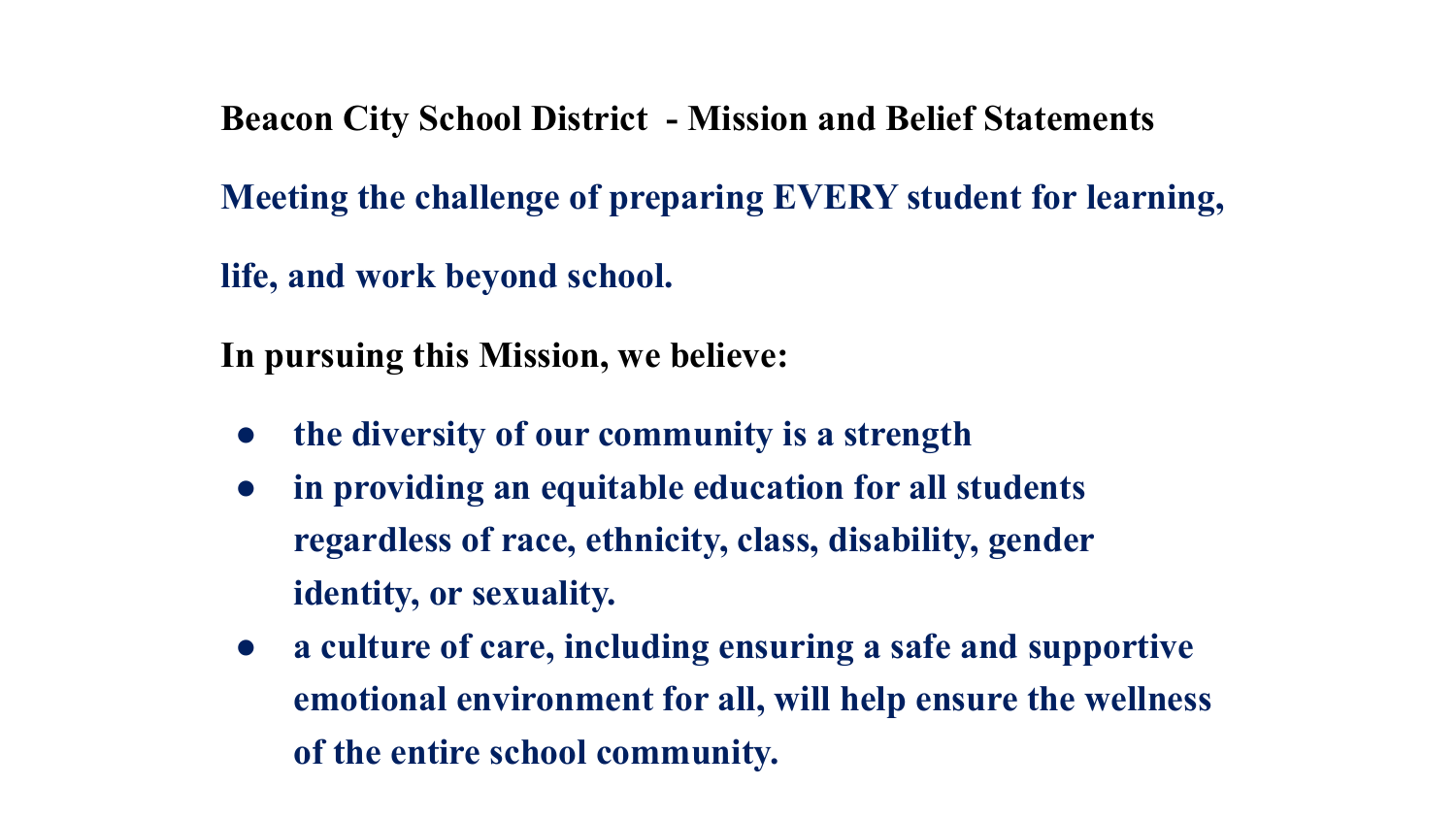*Mission – to prepare EVERY student for learning, life, and work beyond school. Vision – that every student leaves Beacon City with the following…* **Skills and Abilities -** 

- **· Communication**
	- **●** *Organize and articulate thoughts write, speak or create media for a variety of purposes and audiences*
	- **●** *Use digital tools for a variety of purposes and audiences*
	- **●** *Actively listen, comprehend, and respond appropriately*
- **· Problem solving (solving complex problems)**
	- *● Identify and frame problems with their associated consequences*
	- *● Understand and apply problem solving processes*
	- *● Implement and reflect on the effectiveness of proposed solutions*
- **· Creative and Critical Thinking (divergent/convergent)**
	- *● Identify multiple perspectives, options, or pathways*
	- *● Apply novel or insightful notions*
	- *● Apply criteria and evaluate for a purpose*
	- *● Use evidence, logic and reason.*

#### **· Collaboration – Independence**

- **●** *Work with others to accomplish tasks and solve problem*
- **●** *Demonstrate metacognition of interpersonal skills*
- *● Fulfill different roles in a variety of situations*
- *● Demonstrate self-direction and initiative*
- *● Overcome obstacles to success*

#### **Digital literacy -**

- **●** *Be a good digital citizen*
- **●** *Practice effective search techniques*
- **●** *Apply criteria and analysis processes for information validity*
- **●** *Consistently use reliable and valid information in the service of learning*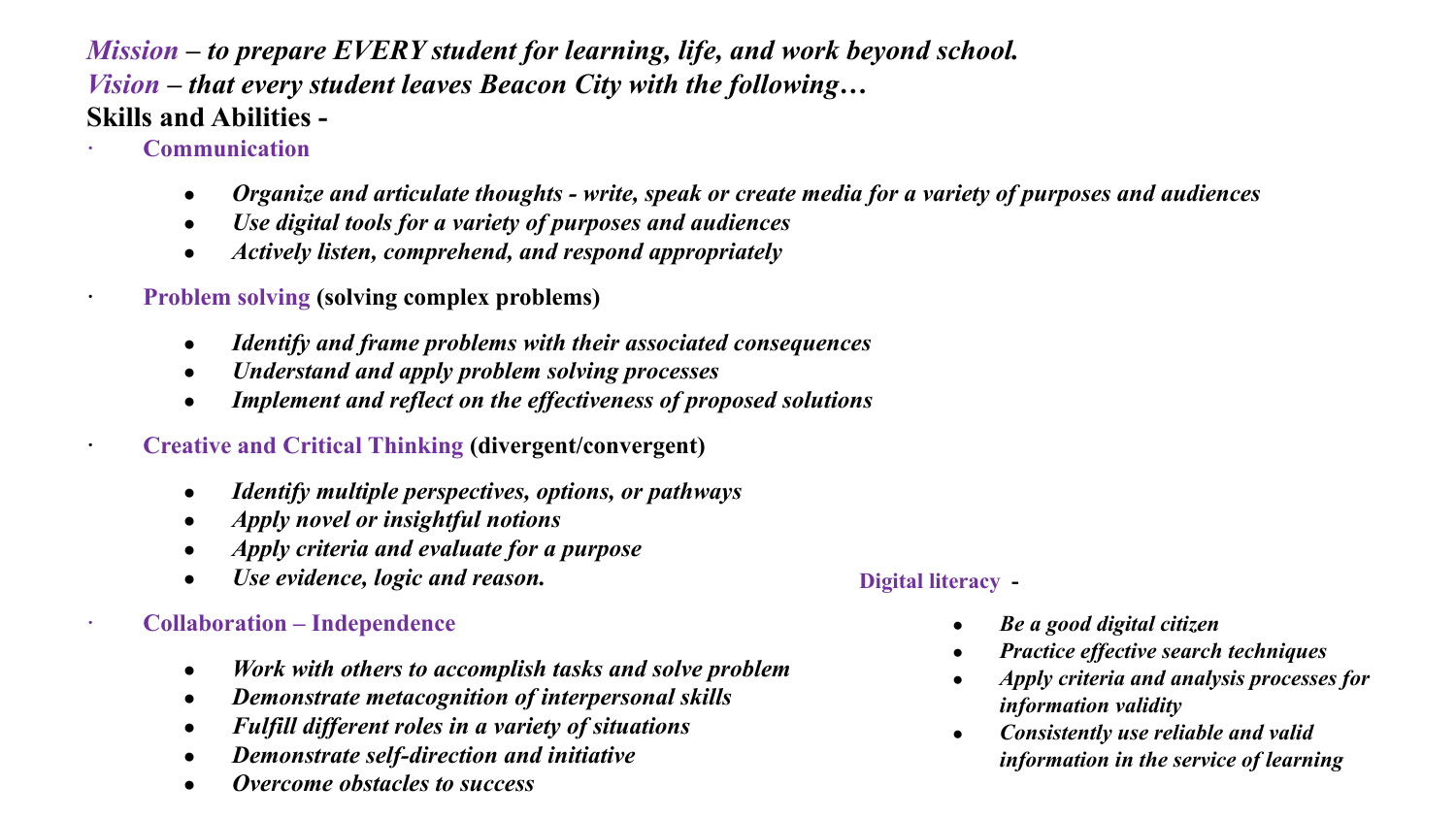#### **Attributes and Dispositions**

### **· Empathy**

- *● Kindness, care, and compassion for others*
- *● Respect for persons and property*
- *● Understanding of the circumstances and opinions of others*

### **· Self-Regulation**

- *● Self-awareness and emotional metacognition*
- *● Ability to recognize and act to regulate reactions and shift actions*

### **· Citizenship/Community**

- *● Understanding that all members are part of a larger whole*
- *● Demonstrates the relationship between rights and responsibilities.*
- *● Contributes to the overall success of the community as a whole*

#### **Curiosity, Wonder, Awe, & Imagination**

- **●** *Generates questions and follows leads*
- *● Investigates and creates*
- *● Demonstrates a passion and energy for learning*

### **· Adaptability/Flexibility**

- *● Calm and positive when structures or patterns change*
- *● Sees change as opportunity*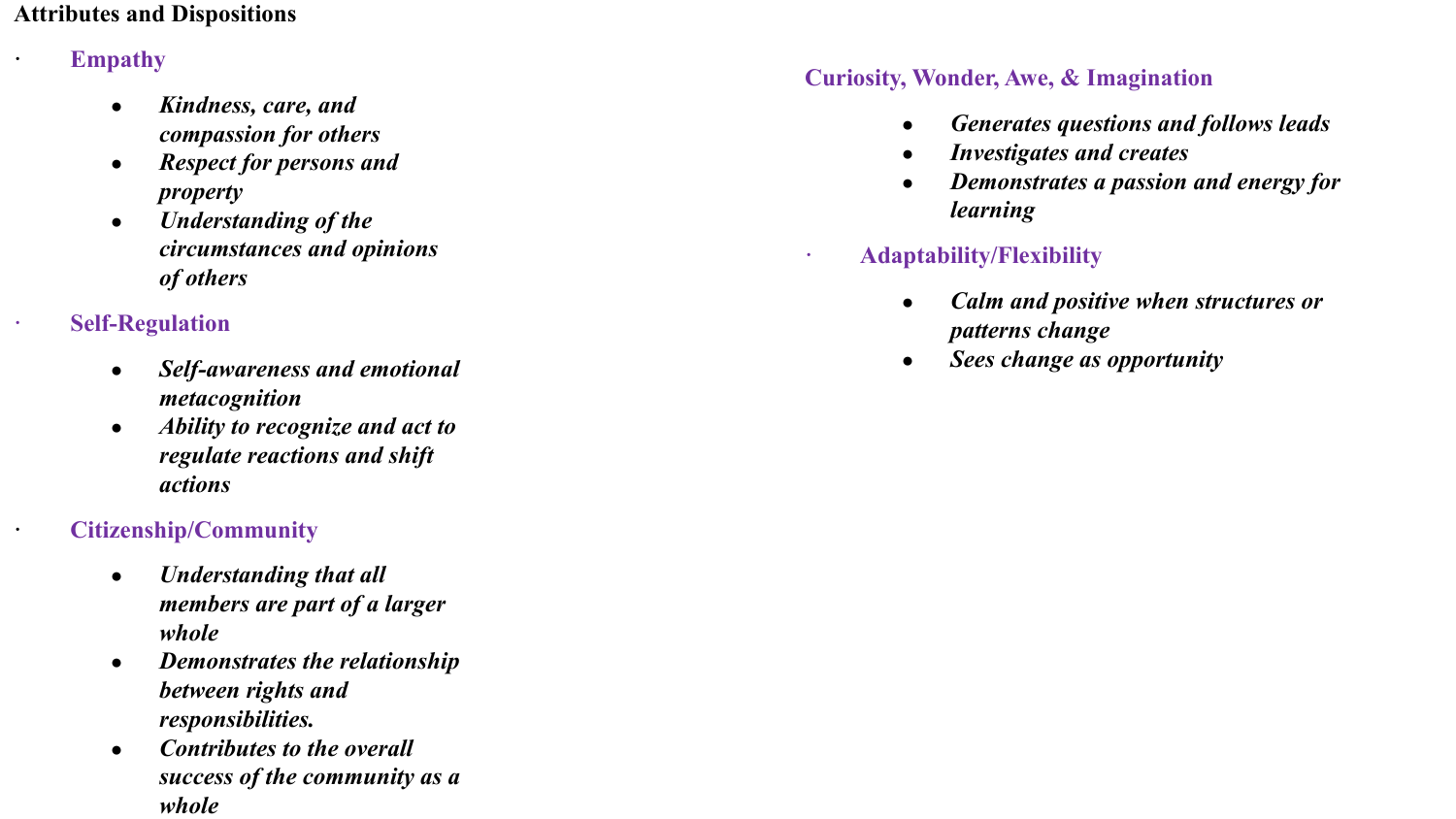### Process and Timeline

Surveys- Distance Learning and Reopening

Working with Different Employee Groups

Community Engagement on Zoom calls and Student Talking Circles

July 29- Potential board meeting to discuss planning

July 31- Plan shared with community

August 1-7- Governor makes reopening decision

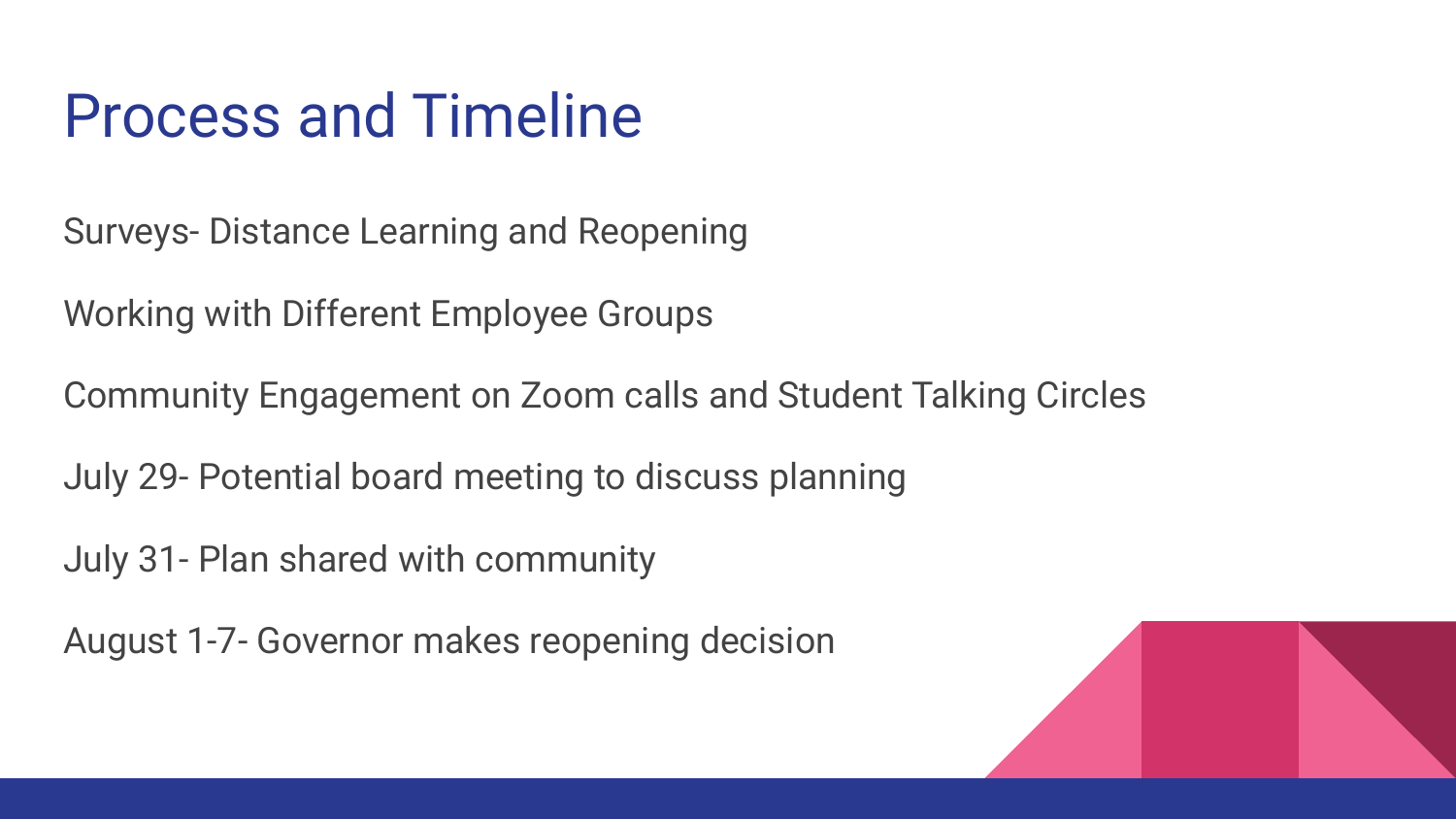# Social Distancing

"Social Distancing also called physical distancing means keeping a six foot space between yourself and others. Schools are to develop, implement, and enforce social distancing in all school facilities and on school grounds, including transportation." NYSED

Implications- Schools must reduce student numbers for classrooms and busses. Hybrid schedule needs to be developed.

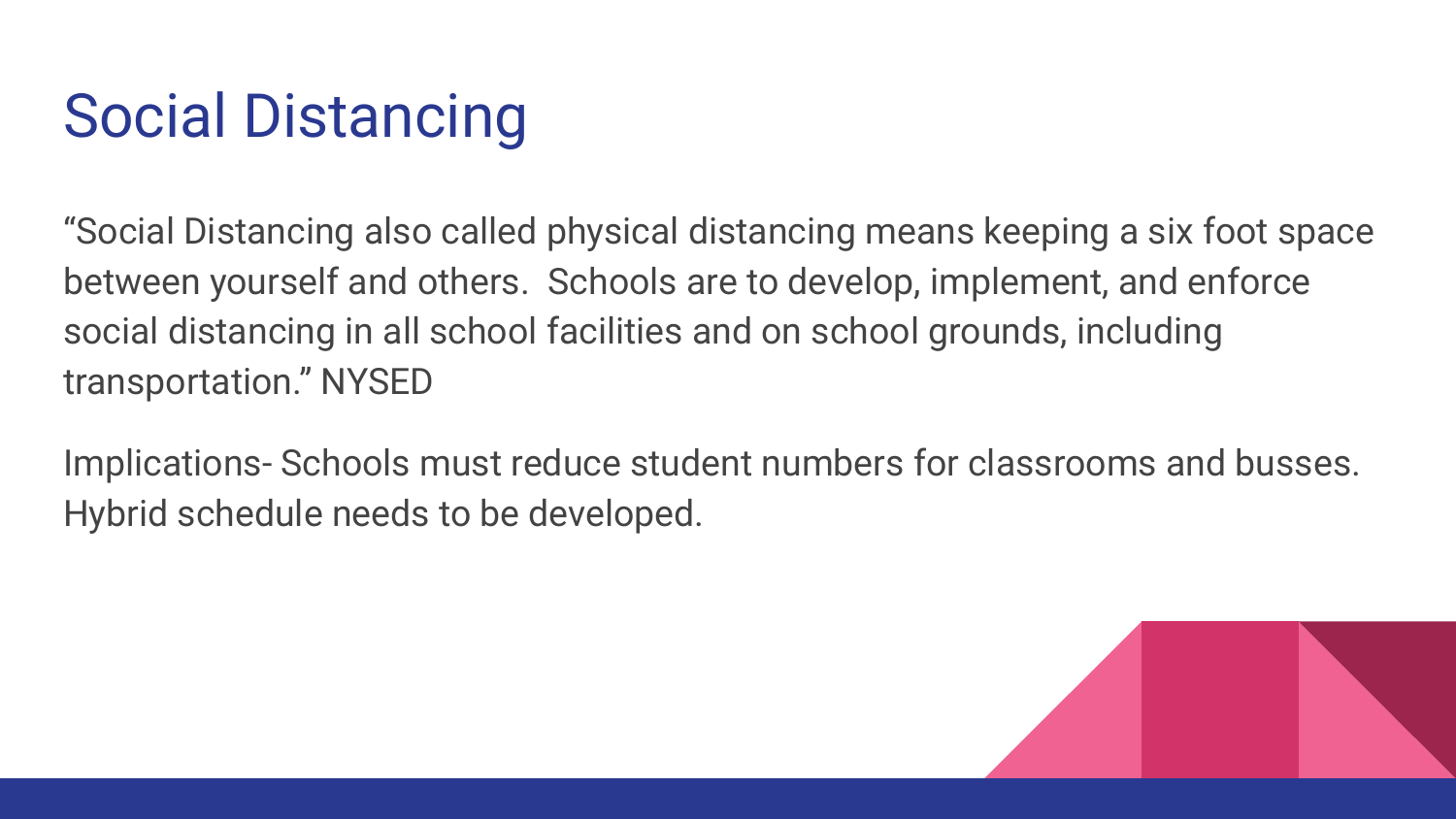# Face Coverings

"Any time that individuals cannot maintain appropriate social distancing, individuals must wear acceptable face coverings. Face coverings are strongly recommended at all times, except for meals and instruction with appropriate social distancing." NYDOH

Implications- District providing face coverings for all staff and students who need them daily

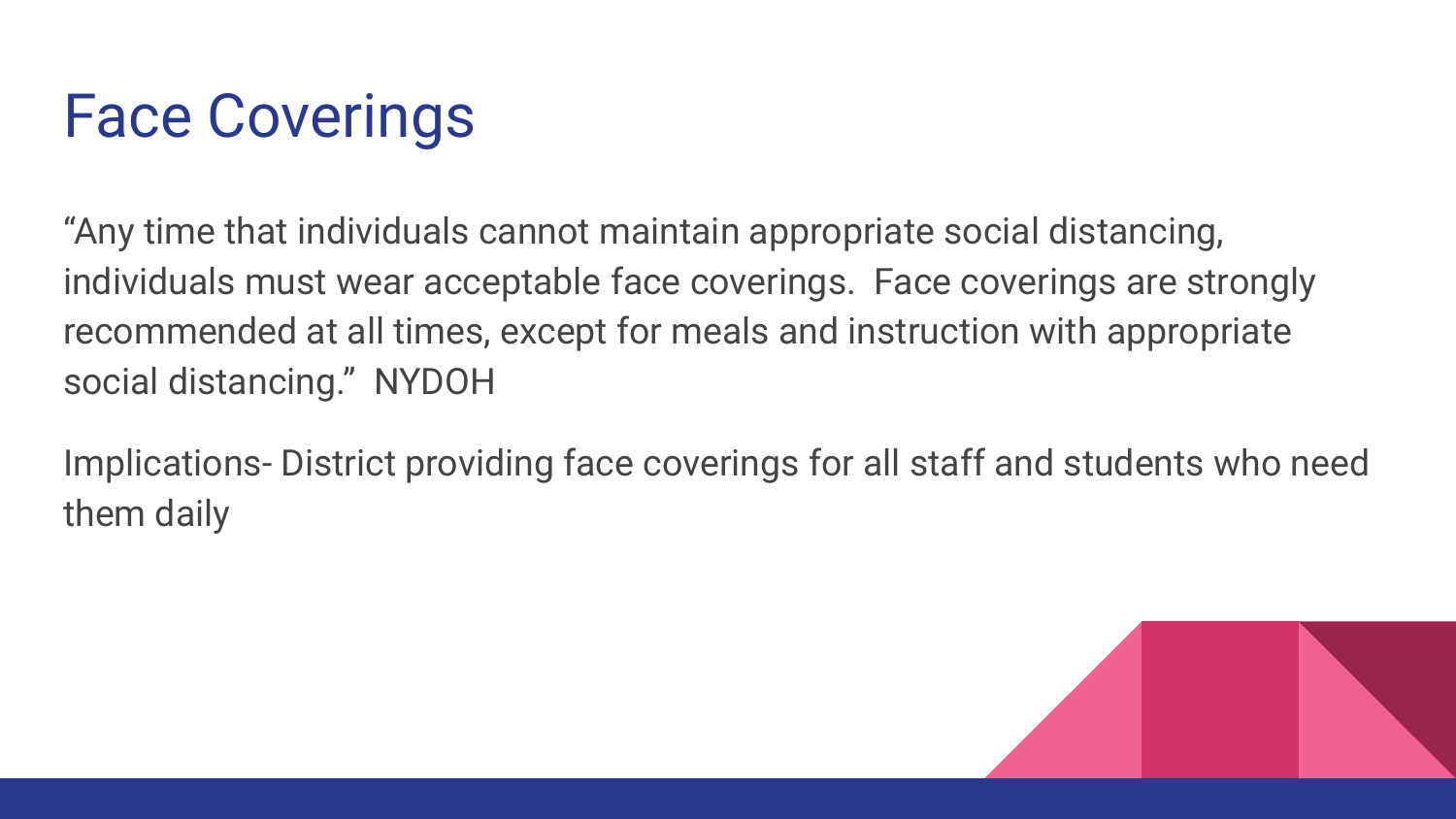# Health Screenings

"Parents/guardians and staff members must be provided resources to educate them regarding the careful observation of symptoms of COVID-19 and health screening that must be conducted each morning before coming to school. Parents/guardians and school staff must be instructed that any student or staff member with a fever of 100F or greater and/or symptoms of possible COVID-19 virus should not be present in school." NYSED

Implications- Develop health screening procedure for entry into school and procedures for dealing with students/staff in school who display symptoms.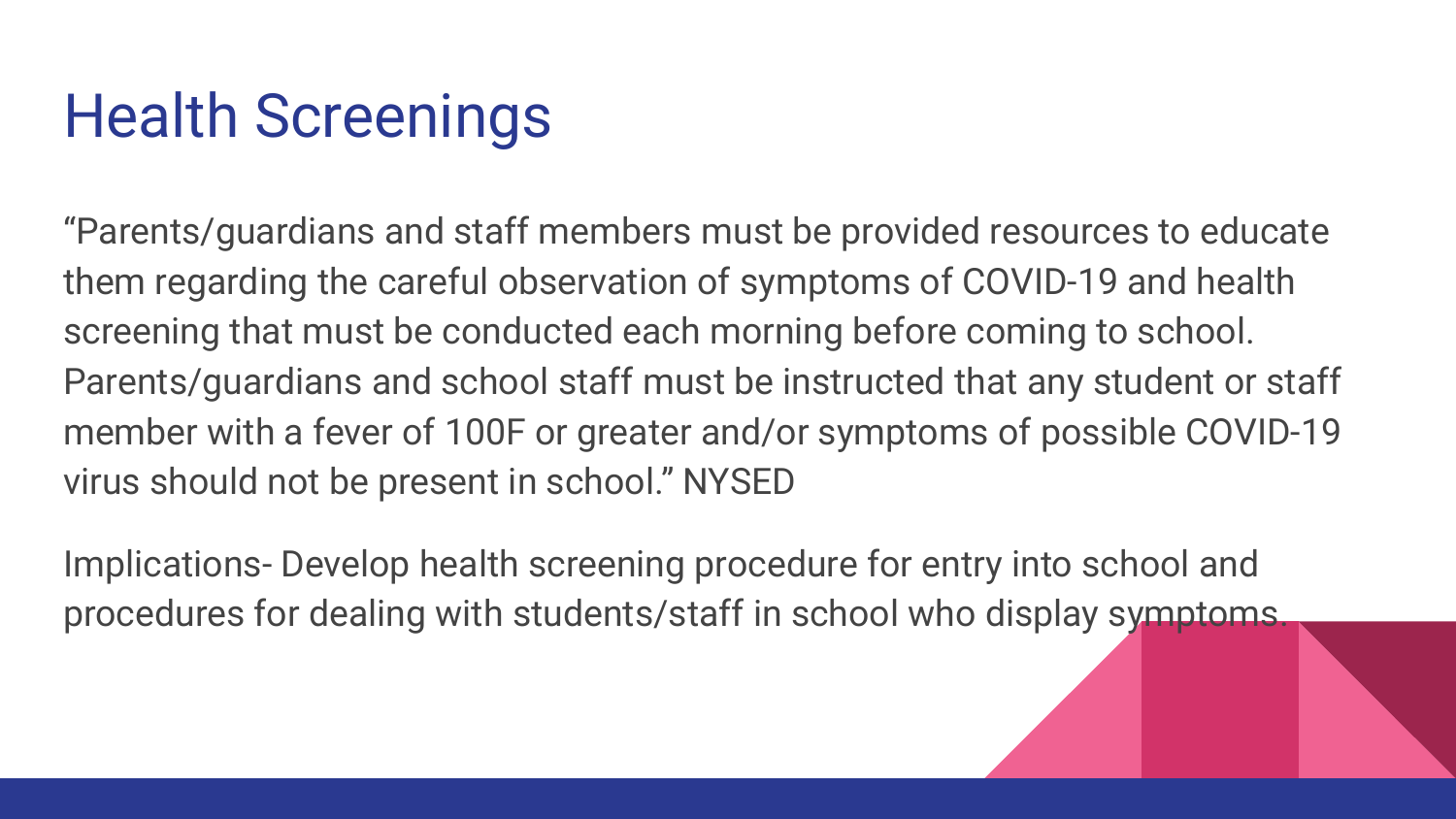# Cleaning and Disinfection

"The CDC provides specific guidance for schools...School wide cleaning must include classrooms, restrooms, cafeterias, libraries, playgrounds, and busses."

Implications- District has purchased new cleaning equipment, hiring more custodians, creating cleaning schedules.

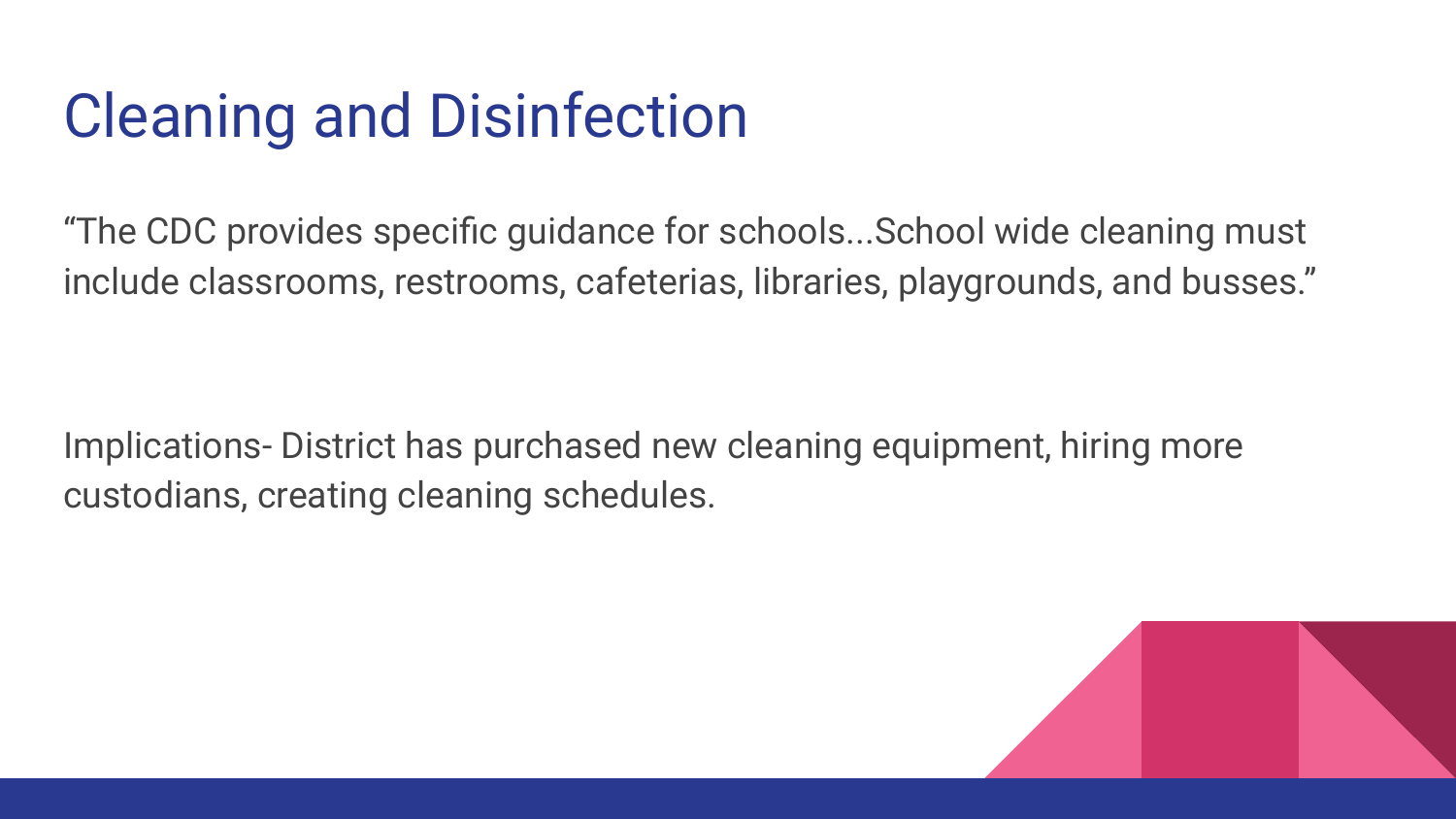### Vulnerable Populations

"The following groups are at increased risk for complications from COVID-19 and may need added or alternative provisions for social distancing. Students who have family members who are in high risk groups may also need to attend school remotely. Schools will need to make accommodations and be able to accommodate the needs of these students in the school community" NYSED

"And individuals who may not feel comfortable returning to an in-person educational environment." NYDOH

Implications- District needs to identify students and develop Beacon Virtual School experience.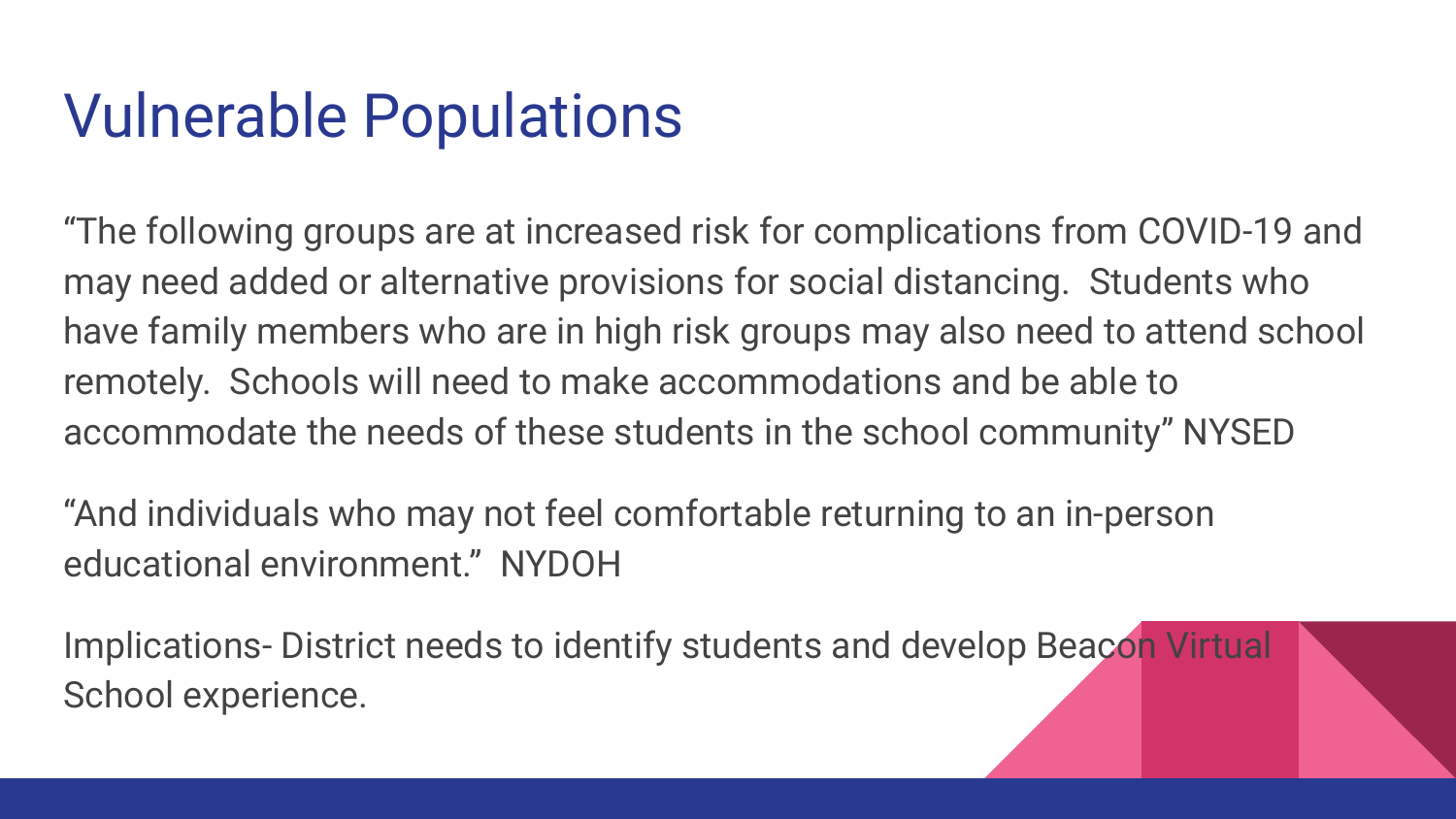### Ventilation

"Districts and schools are encouraged to increase the fresh air ventilation rate to the extent possible to aid in maintaining a health indoor air quality" NYSED

Implications- All of our rooms have unit ventilators equipped with a Merv-13 filter. Outdoor classroom spaces are being developed at each building.

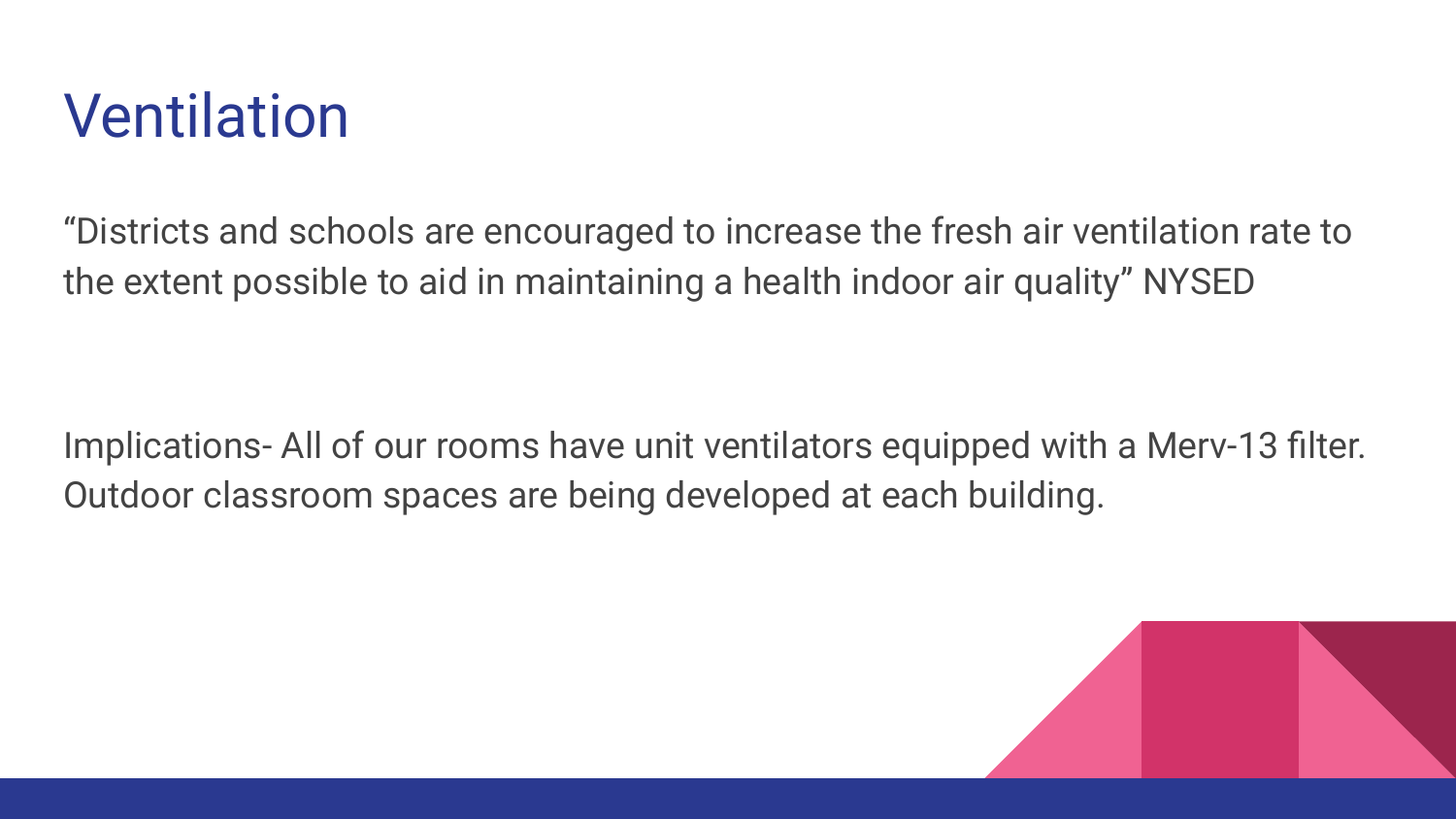## Social/Emotional Well Being

"Each school and/or district reopening plan must address how the school/district will provide resources and referrals to address mental health, behavioral, and emotional support services and programs." NYSED

Implications for District- Using survey data and working with district mental health professionals, a plan will be developed to support students both in school and remotely through a variety of services.

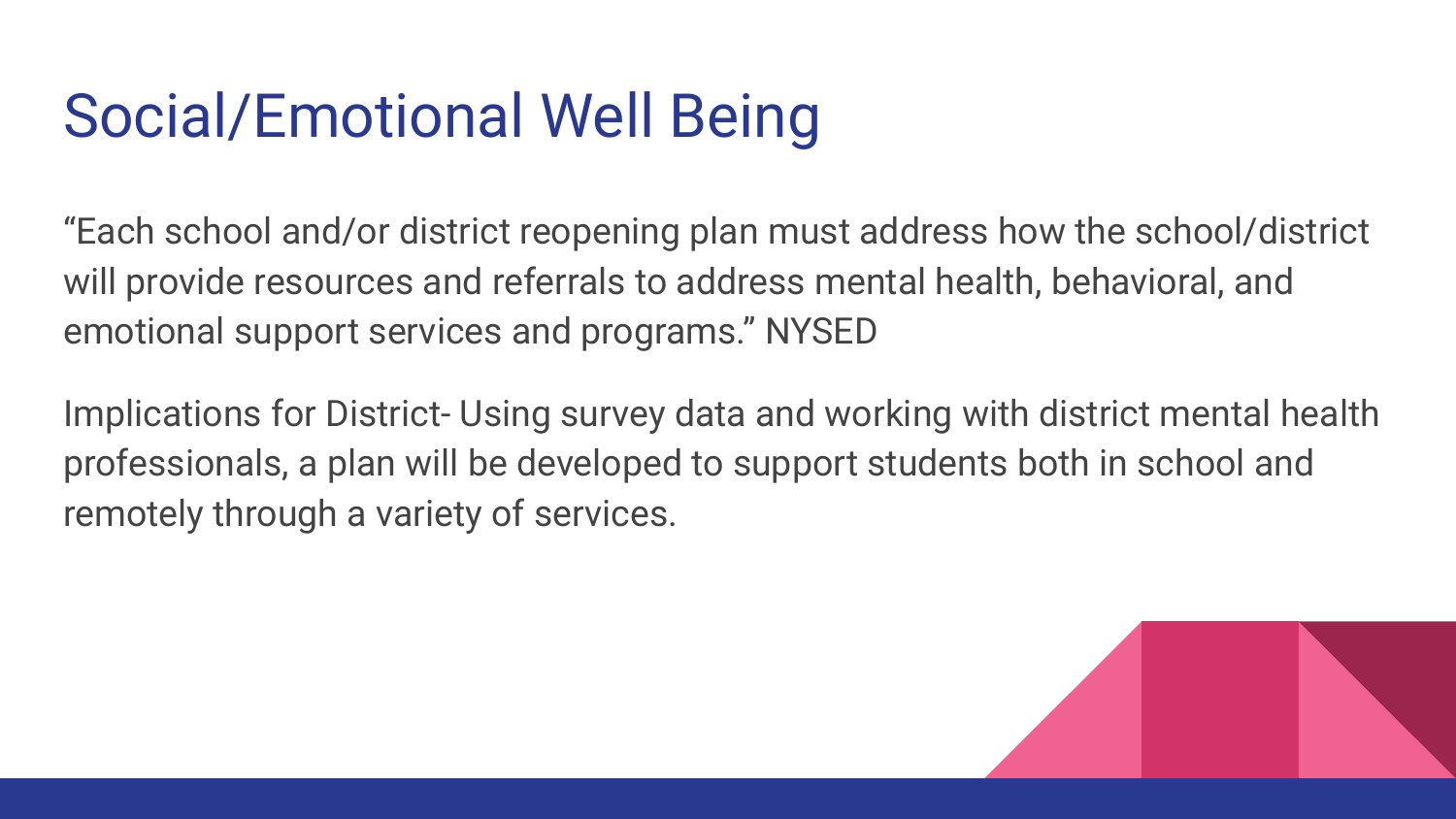## School Schedules

"Plans should address a combination of in-person instruction and remote learning to facilitate a phased-in approach or hybrid model, which may be necessary at various times throughout the 20-21 school year" NYSED

Implications- Develop hybrid schedule which at least has predictable days of school for family members, adds extra support for special education and ELL students, and is able to move fluidly to either a full in-person model or full remote model.

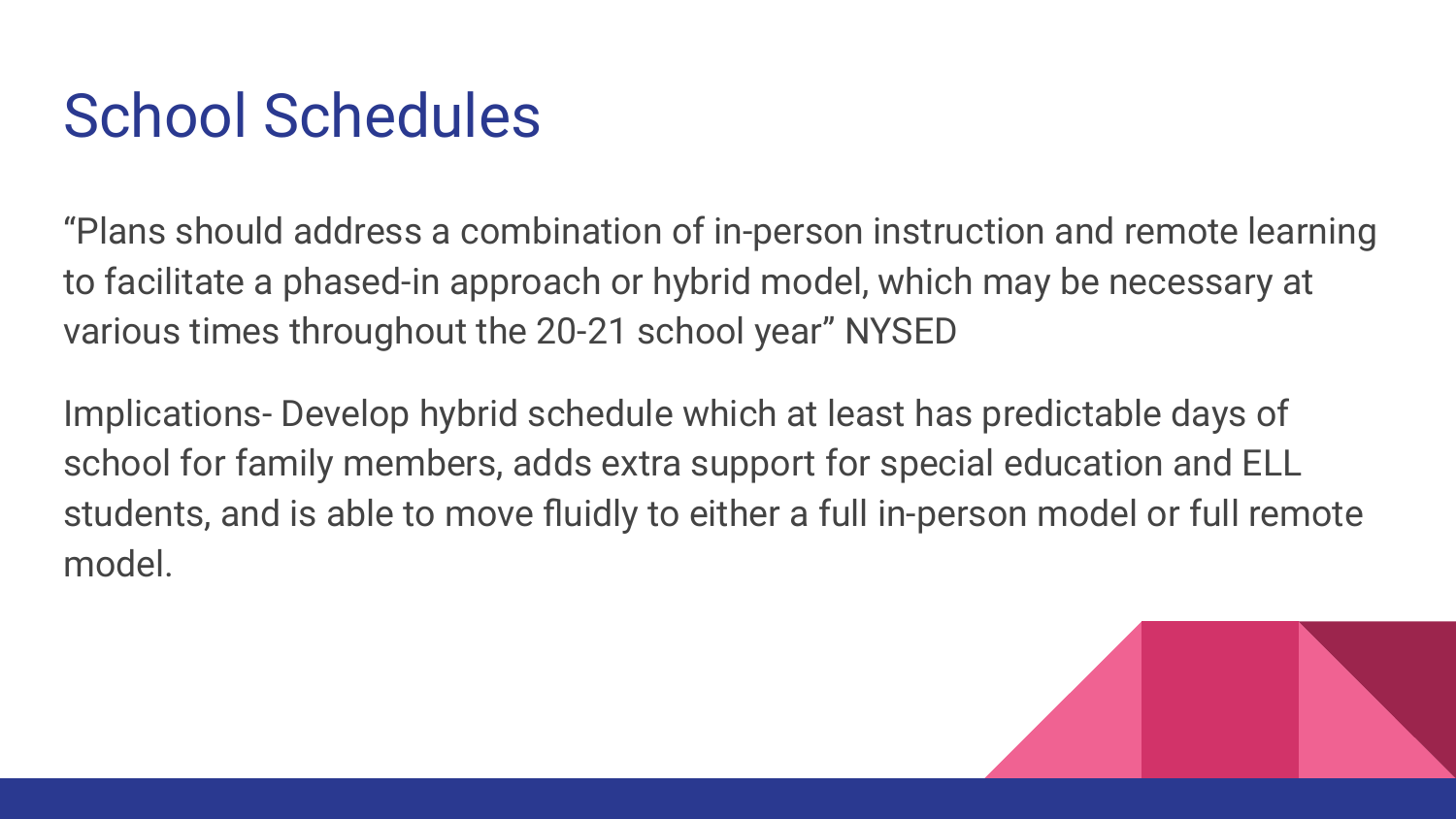### Remote Learning 20-21 School Year

More predictable schedule for all students and importance of attendance

More teacher/student interaction on video conferencing

More authentic learning experiences

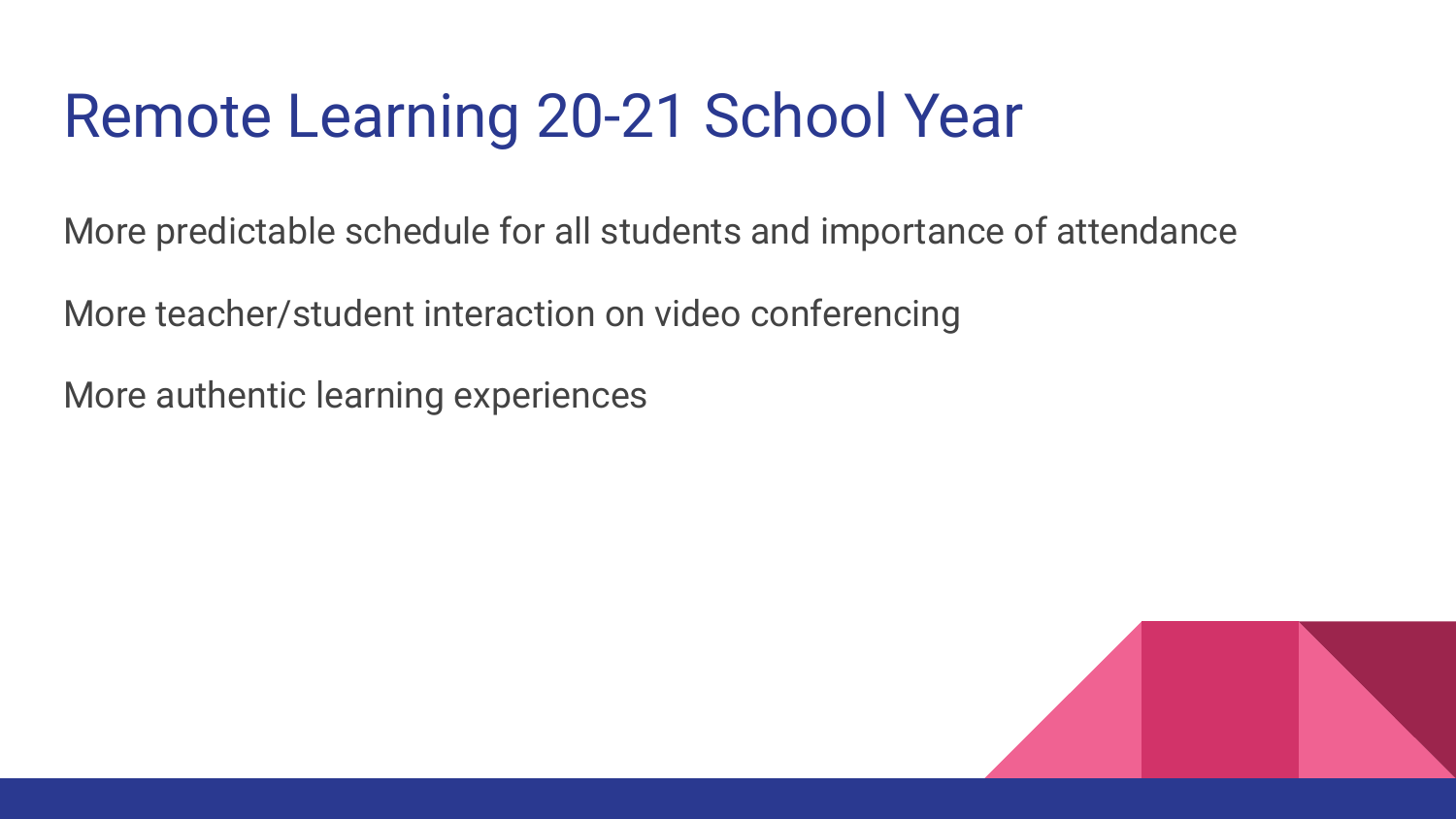### Reflection Questions

What will the impact of quarantining have on our physical school operations?

How much is all of this going to cost? And when are we getting some fiscal help?

If school districts have more say over school closings, does it have to be all schools closed or can we continue to support smaller groups of students with in person experiences?

Do we consider a phase-in of students at the beginning of the year ?

What other questions do we have?